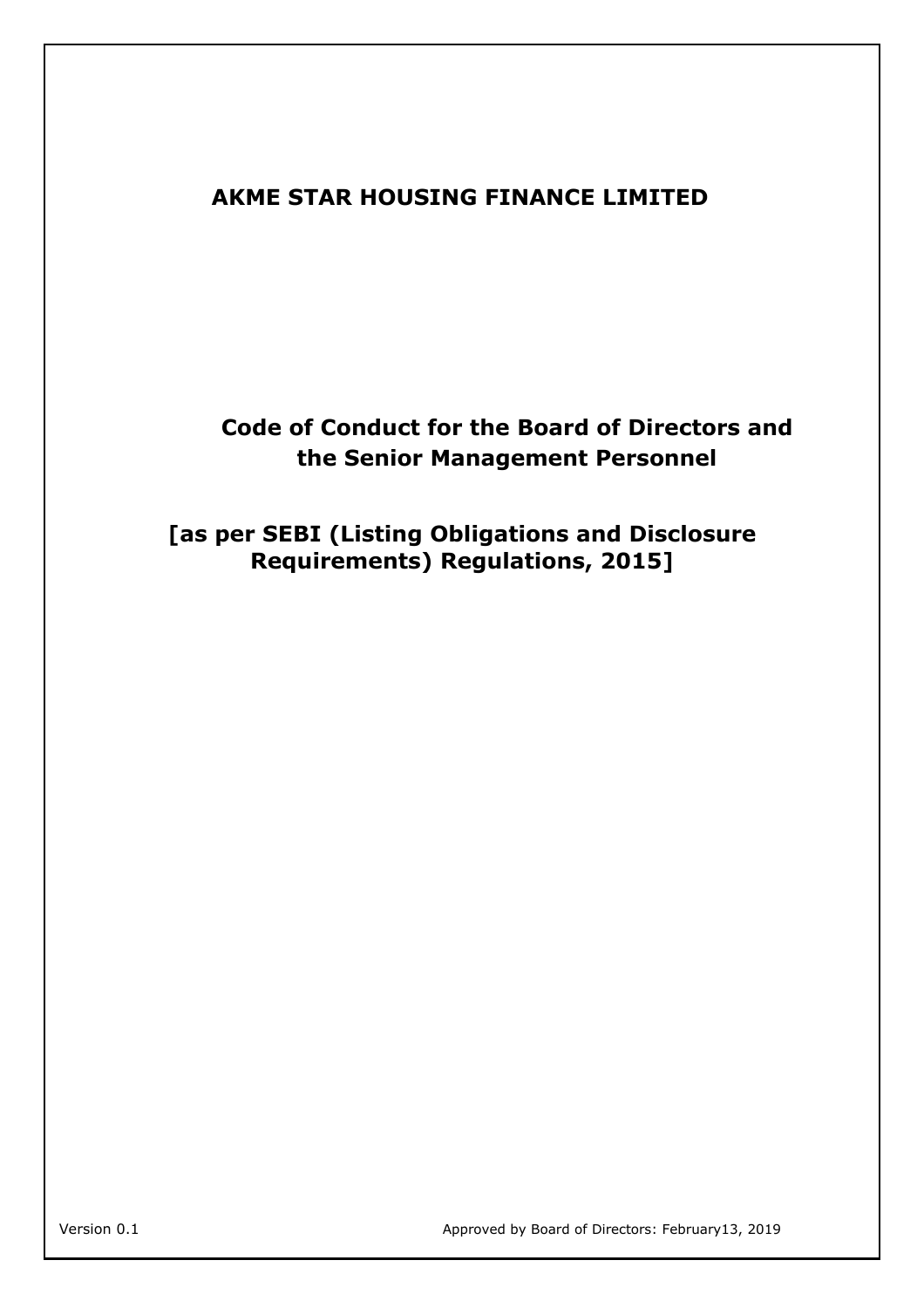# **Table of Contents**

| 1.    |  |  |  |
|-------|--|--|--|
| 1.1   |  |  |  |
| 1.2   |  |  |  |
| 1.3   |  |  |  |
| 2.    |  |  |  |
| 2.1   |  |  |  |
| 2.2   |  |  |  |
| 2.3   |  |  |  |
| 3.    |  |  |  |
| 4.    |  |  |  |
| 5.    |  |  |  |
| 6.    |  |  |  |
| 7.    |  |  |  |
| 8.    |  |  |  |
|       |  |  |  |
| Ι.    |  |  |  |
| II.   |  |  |  |
| III.  |  |  |  |
| IV.   |  |  |  |
| V.    |  |  |  |
| VI.   |  |  |  |
| VII.  |  |  |  |
| VIII. |  |  |  |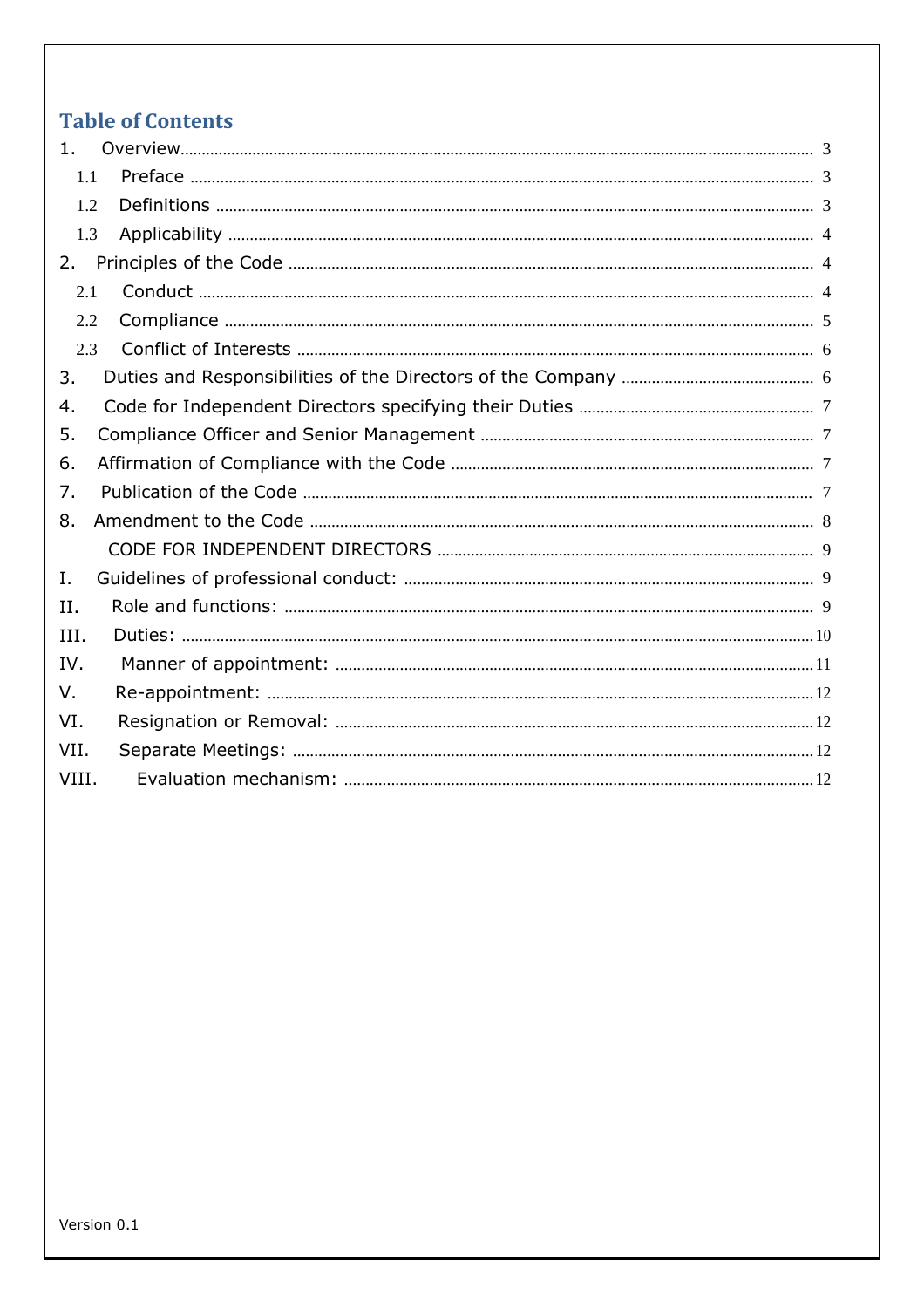## <span id="page-2-0"></span>1. Overview

#### **1.1 Preface**

This Code of Conduct for the Board of Directors and the Senior Management Personnel (hereinafter referred to as "the Code") has been framed and adopted by Akme Star housing Finance Limited (hereinafter referred to as "the Company or ASHFL") in terms of the requirements stipulated under the Securities and Exchange Board of India (Listing Obligations and Disclosure Requirements) Regulations, 2015.

This Code is intended to provide guidance to the Board of Directors and Senior Management Personnel to manage the affairs of the company in an ethical manner and to maintain the operational transparency. The purpose of this code is to recognize and emphasis upon the ethical behaviour and to develop a culture of honesty, transparency and accountability.

This Code of Conduct attempts to set forth the guiding principles on which the Company and its Board and Senior Management shall operate and conduct themselves with multitudinous stakeholders, government and regulatory agencies, media and anyone else with whom it is connected. It recognizes that ASHFL is a trustee and custodian of public money and in order to fulfil its fiduciary obligations and responsibilities, it has to maintain and continue to enjoy the trust and confidence of its stakeholders and public at large.

#### **1.2 Definitions**

In this Code, unless repugnant to the meaning or context thereof, the following expressions, wherever used in this Code, shall have the meaning as defined below: **"Board/Directors"** shall mean the Board of Directors of the Company.

**"Company"** shall mean Akme Star Housing Finance Limited (ASHFL)

**"Conflict of Interest"** means where the interests or benefits of one person or entity conflicts with the interests or benefits of the Company.

**"Executive Directors/Whole time Directors"** shall mean and include Company's Managing Director and Directors who are in whole time employment of the Company.

**"Independent Directors"** shall mean an Independent Director as per the provisions of the Companies Act, 2013 and Securities and Exchange Board of India (Listing Obligations and Disclosure Requirement) Regulations, 2015. (as revised from time to time)

**"Non - Executive Directors"** shall mean the Directors who are not in whole time employment of the Company.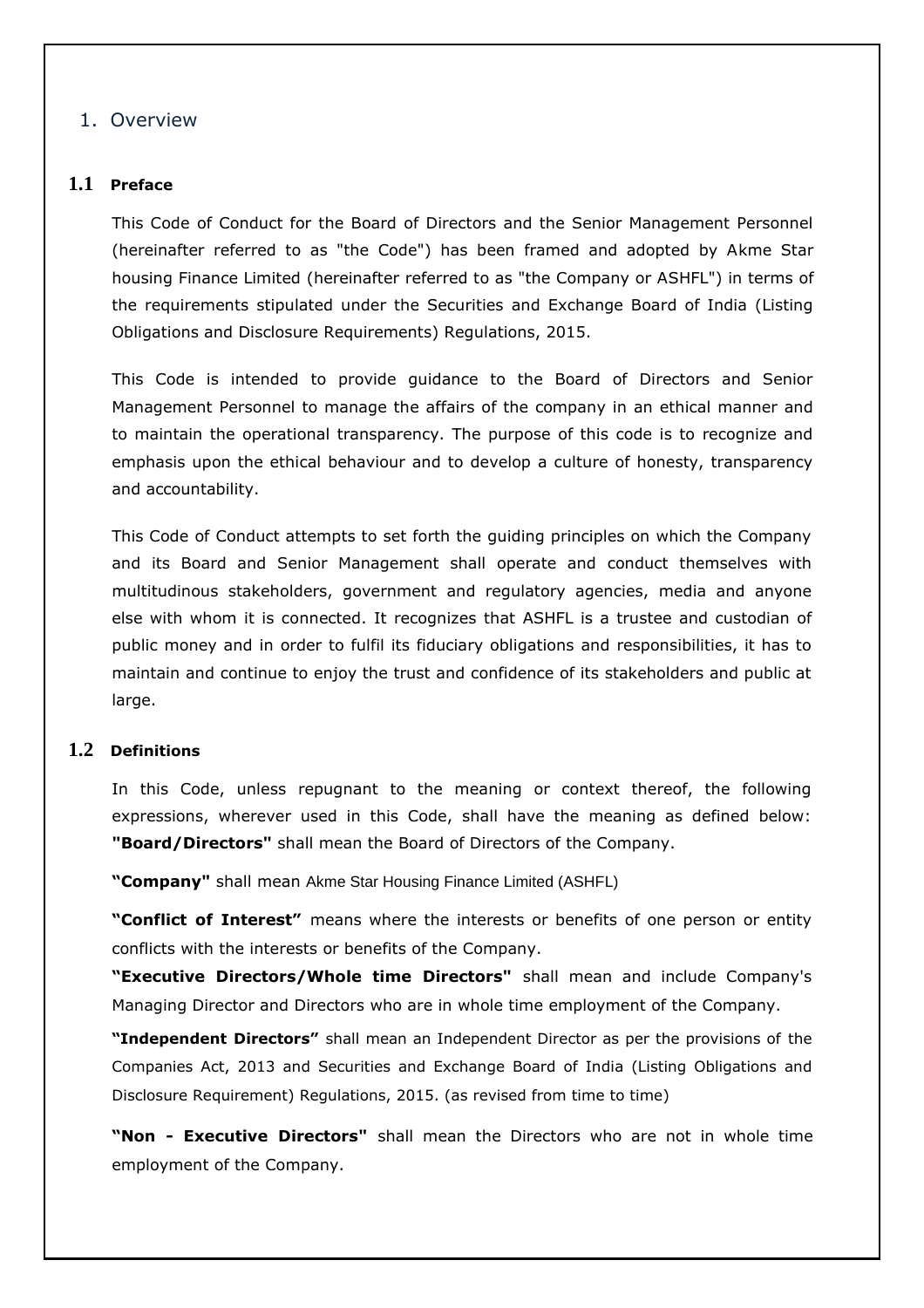<span id="page-3-0"></span>**"Senior Management Personnel"** shall mean personnel of the company who are members of its core management team excluding Board of Directors. Normally, this shall comprise all members of management one level below the Executive Directors, including all functional heads and all employees at Vice President Position and above.

*Any other term not defined herein shall have the same meaning as defined in the Companies Act, 2013, Securities and Exchange Board of India (Listing Obligations and Disclosure Requirements) Regulations, 2015, or any other applicable law/regulation/rules.*

## **1.3 Applicability**

This Code shall be applicable and binding to the Board of Directors and the Senior Management Personnel of the Company.

The Directors and Senior Management Personnel should continue to comply with other applicable / to be applicable policies, rules and procedures of the Company.

## 2. Principles of the Code

The Board of Directors and the Senior Management Personnel of the Company shall act within the authority conferred upon them, in the best interests of the Company and observe the following:

## **2.1 Conduct**

- The Board of Directors and the Senior Management Personnel shall act honestly, ethically, in good faith and in the best interest of the Company and to fulfil their fiduciary obligations.
- Whilst carrying out the duties, the Board of Directors and the Senior Management Personnel shall ensure that it is executed in terms of the authorisations granted and within the limits prescribed under the relevant policies, codes, guidelines and other directives issued by the Board of Directors or Committee of Directors of the Company, from time to time.
- The Board of Directors and the Senior Management Personnel shall neither receive nor offer or make, directly or indirectly, any illegal payments, bribe,, gifts, donations or comparable benefits which are intended to or perceived to obtain business or to influence their decisions or uncompetitive favours for the conduct of its business except accepting a gift or entertainment if warranted by the accepted ethical customs and practices.
- The Board of Directors and the Senior Management Personnel shall refrain from indulging in any discriminatory practice or behaviour based on race, colour, sex, age, religion, ethnic or national origin, disability or any other unlawful basis. The ethical conduct, performance and skills shall be the qualifying indicatives for an employee's performance.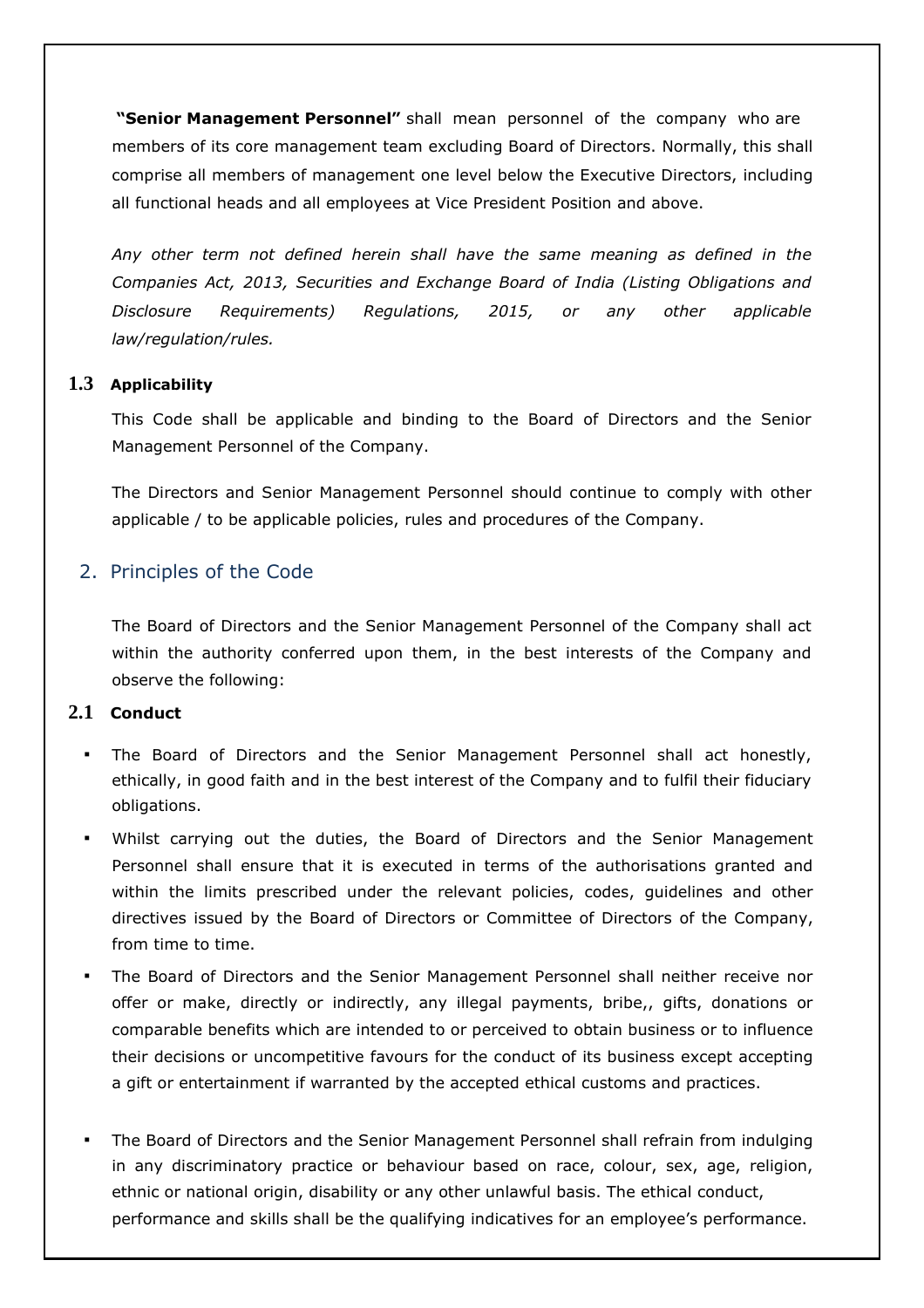- <span id="page-4-0"></span>The Board of Directors and the Senior Management Personnel shall conduct themselves in a professional, courteous and respectful manner and shall not take any improper advantage of their position.
- The Board of Directors and the Senior Management Personnel shall use the Company's assets, property, proprietary information and intellectual rights for business purposes of the Company or within the ambit of authority granted to them for using and not for any personal benefits or gains.
- The Board of Directors and the Senior Management Personnel shall maintain confidentiality of the information that is entrusted upon them for carrying on their respective responsibilities and duties and shall not use the same for personal benefits or gains.

### **2.2 Compliance**

The Board of Directors and the Senior Management Personnel shall:

- ensure compliance of various legal/regulatory/internal codes/policies requirements as applicable to the Company and endeavour that before any directions are given or decisions taken, relevant legal/regulatory/internal codes/policies requirements are taken into account by them.
- report concerns about unethical behaviour, actual or suspected instances of fraud, misconduct or irregularity or failure of internal control system, likely to impact the business interest of the Company or any other information that may be perceived to be violating any legal/regulatory requirements as per the Vigil Mechanism cum Whistleblower Policy of the Company.
- comply with all laws, rules, and regulations governing trading in the shares of the Company and the Company's Code of Conduct for Prohibition of Insider Trading in dealing with the securities of the Company which, inter-alia, prohibits buying or selling of the Company's securities on the basis of any unpublished price sensitive information and prohibits disclosure of such information to any other person (including relatives) where such information may be used by such person for his or her personal benefit or gain.
- not enter into any transaction falling under the definition of related party transactions as per the provisions of the Companies Act, 2013 and the SEBI (Listing Obligations and Disclosure Requirements) Regulations, 2015 and as detailed in the Related Party Transaction Policy of the Company until prior approval of the Board or Audit Committee thereof is obtained.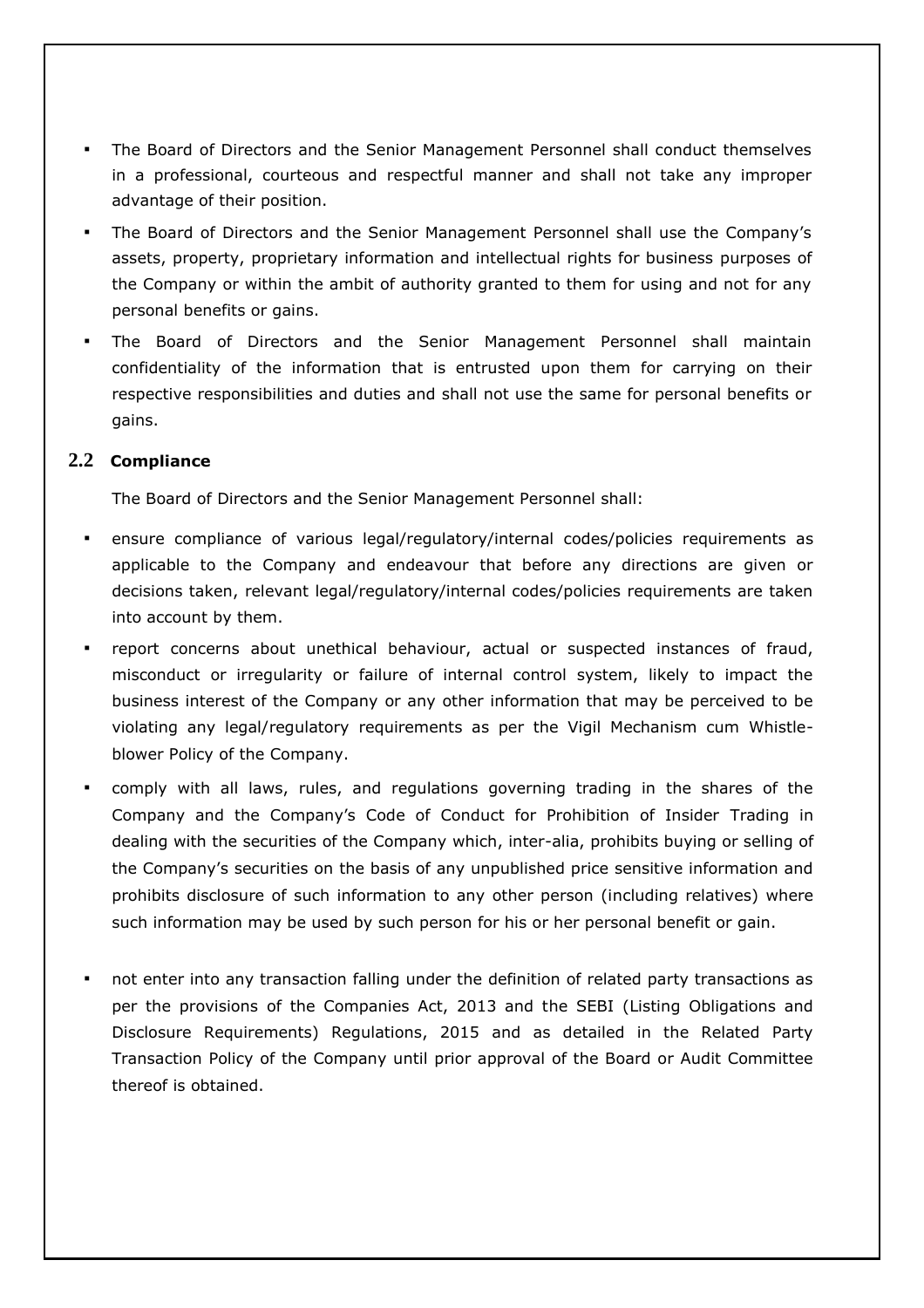### <span id="page-5-0"></span>**2.3 Conflict of Interests**

- The Board of Directors and the Senior Management Personnel shall not enter into any transaction which is or may likely to have a conflict with the interest of the Company and shall not engage any of its relative(s), or any other person or entity, for the purposes of circumventing the personal interest involved.
- The Board of Directors and the Senior Management Personnel shall not take up any position or engagement that may be prejudicial to the interest of the Company.
- The Executive Director(s) and the Senior Management Personnel shall not take up any outside employment.

## 3. Duties and Responsibilities of the Directors of the Company

The Companies Act, 2013 significantly specifies certain duties and responsibilities of the Directors of the Company. While the list of duties as per the provisions of the Companies Act, 2013 has been enumerated below, it should however, by no means be considered to be exhaustive:

- The Directors shall devote sufficient time and attention to professional obligations for informed and balanced decision making.
- The Directors shall act in accordance with the articles of association of the company and in good faith in order to promote the objects of the company for the benefit of its members as a whole, and in the best interests of the company, its employees, the shareholders, the community and for the protection of environment.
- The Directors shall have a clear understanding of the aims and objectives, capabilities and capacity and various policies of the Company.
- The Directors shall exercise their duties with due and reasonable care, skill and diligence.
- **•** The Directors shall be required to intimate the change in the directorships held within thirty days of such change.
- The Directors shall bring an independent judgement to bear on the Board's deliberations especially on issues of strategy, performance, risk management, resources, key appointments and standard of conduct and an objective view in the evaluation of the performance of the Board and the Management.
- The Directors shall ensure that the integrity of financial information and that financial controls and the systems of risk management are robust and defensible.
- **•** The Directors shall seek appropriate clarification or amplification of information and, where necessary, take and follow appropriate professional advice.
- **•** The Directors shall strive to attend and participate constructively & actively, in all general meetings, meetings of the Board and its committees of which they are Chairman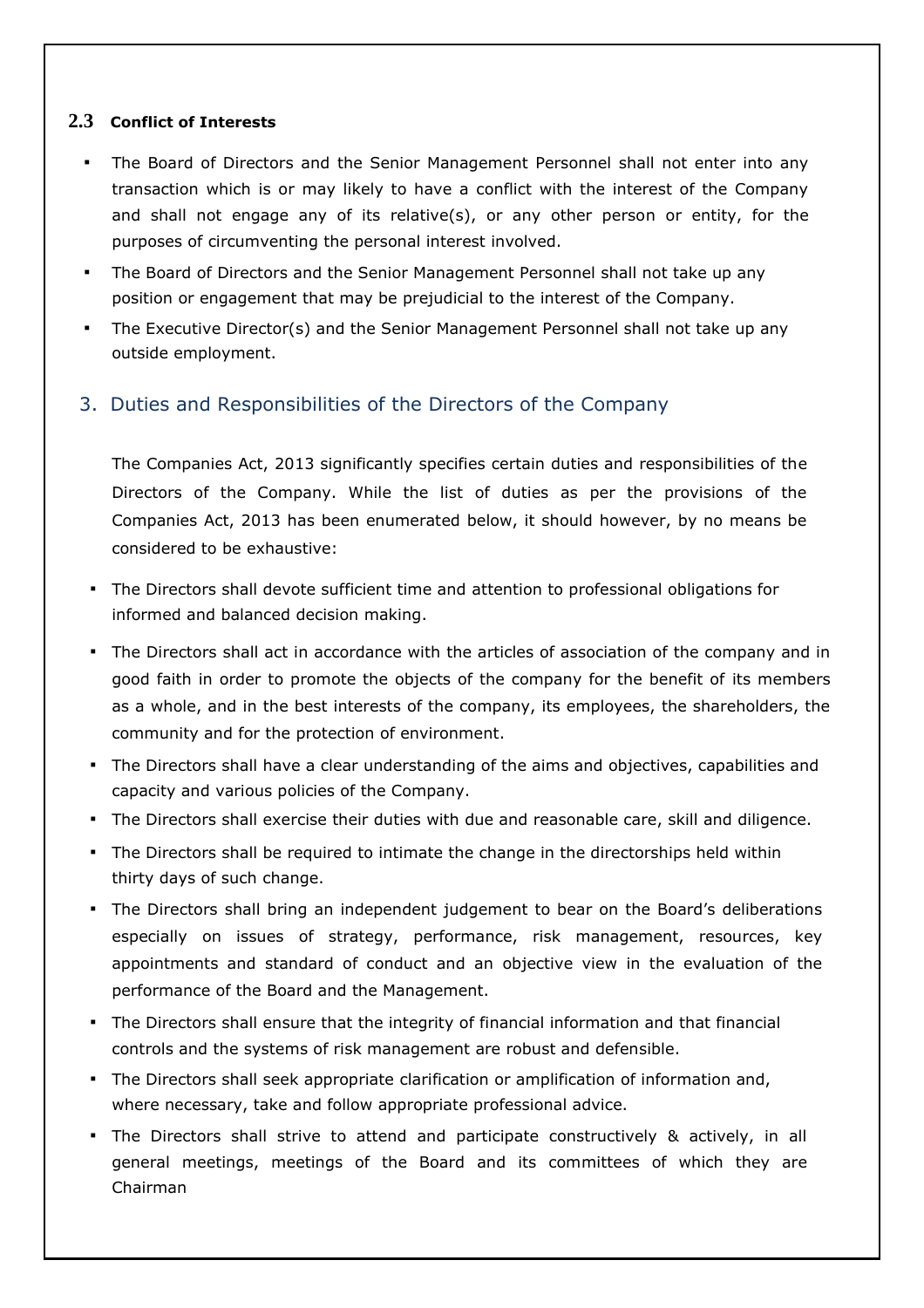<span id="page-6-0"></span>or member.

- The Directors shall not assign his office of director of the company to another person.
- The Directors shall ensure that adequate deliberations are held before approving related party transactions and shall assure themselves that the same are in the best interest of the company.
- Members of board of directors and key managerial personnel shall disclose to the board of directors whether they, directly, indirectly, or on behalf of third parties, have a material interest in any transaction or matter directly affecting the listed entity.

The board of directors and senior management shall conduct themselves so as to meet the expectations of operational transparency to stakeholders while at the same time maintaining confidentiality of information in order to foster a culture of good decisionmaking.

## 4. Code for Independent Directors specifying their Duties

A guide to professional conduct for Independent Directors is separately specified under the Companies Act, 2013, in Schedule IV - - Code for Independent DirectorsII, which lays down the guidelines of professional conduct for Independent Directors, their role & duties, along with appointment / reappointment process, evaluation mechanism and requirement for separate meetings of Independent Directors, which is appended as **Annexure I** to this Code.

## 5. Compliance Officer and Senior Management

The Company Secretary shall act as a Compliance Officer and shall monitor compliances with the Chairman and Whole Time Director of the Company.

The Compliance officer shall at least on half yearly basis shall place an updated list of senior management of the Company before the Board of Directors of Company.

## 6. Affirmation of Compliance with the Code

All the Board Members and the Senior Management Personnel shall affirm compliance with this Code within 30 days from the close of every financial year in the format as Annexed to this Code as Annexure-1 and shall report the same to the Compliance Officer of the Company.

## 7. Publication of the Code

This Code and any amendments thereto shall be published / posted on the website of the Company i.e www.akmestarhousing.com Further, the Copy of Code of Conduct shall be handed over to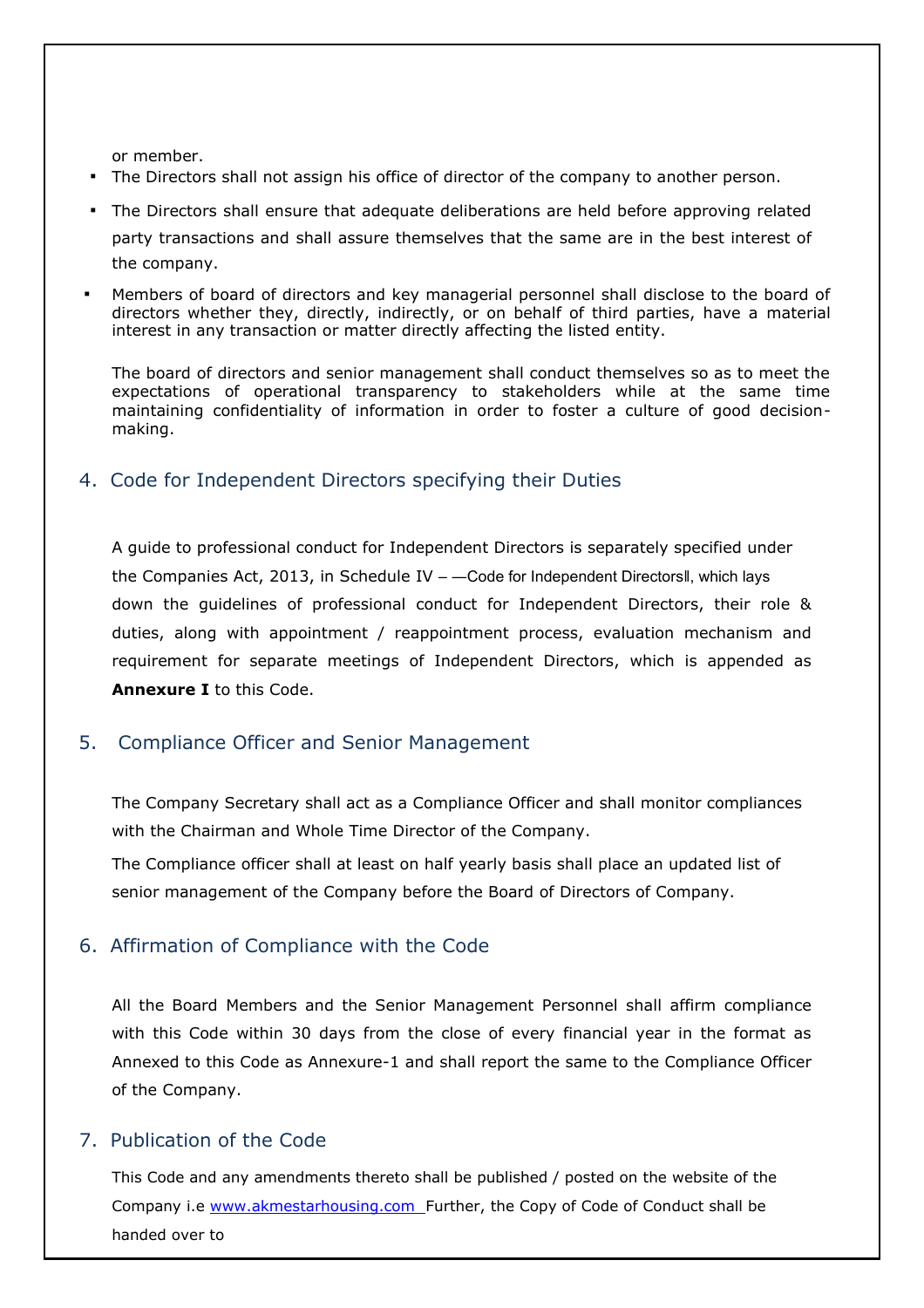<span id="page-7-0"></span>the newly appointed member of Board of Director or senior management of the Company for their reference purpose.

## 8. Amendment to the Code

The provisions of this Code can be amended or modified by the Board of Directors from time to time and all such amendments/modifications shall take effect from the date stated therein.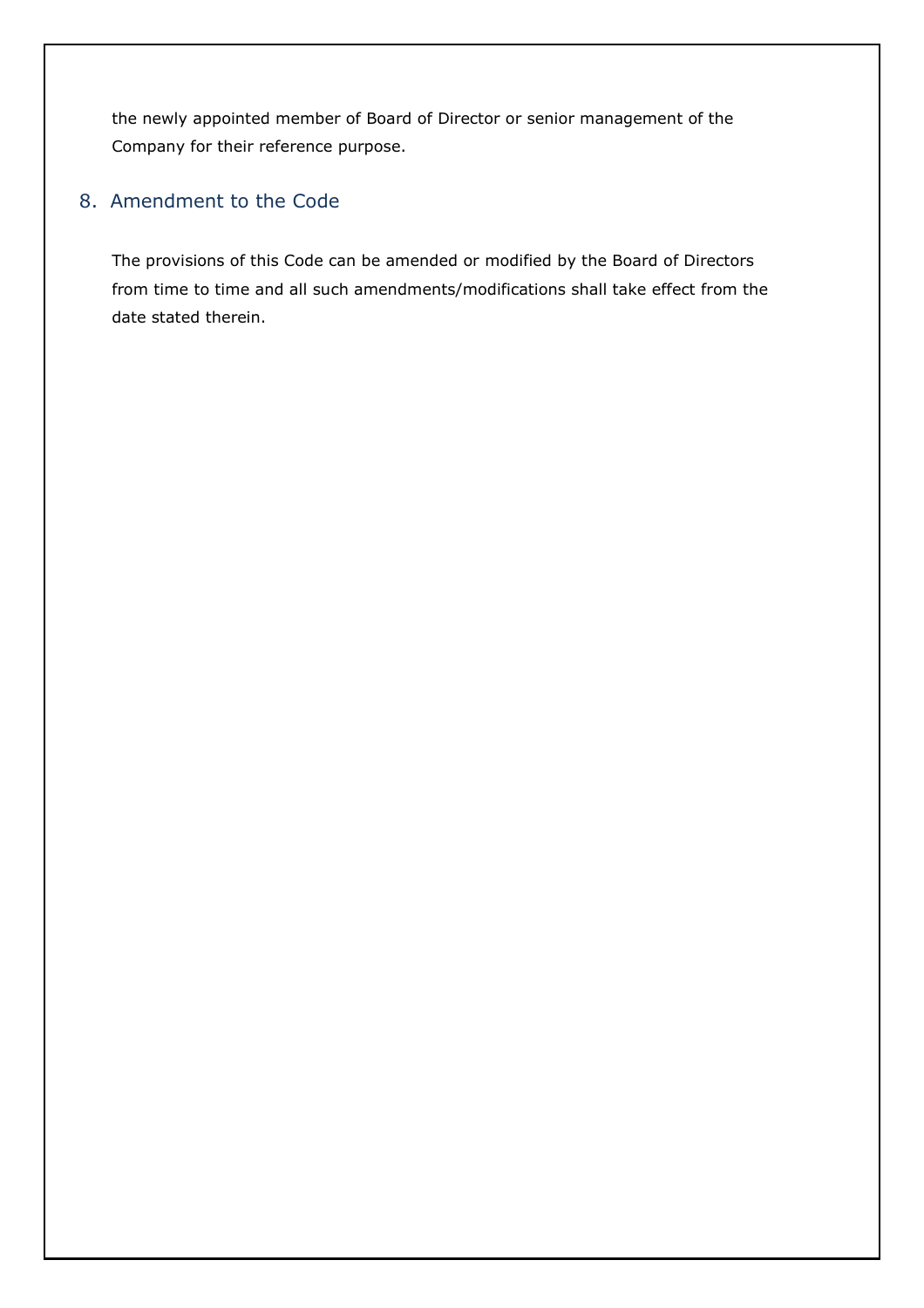**Annexure I**

## CODE FOR INDEPENDENT DIRECTORS (As per Schedule IV of Companies Act, 2013)

<span id="page-8-0"></span>The Code is a guide to professional conduct for independent directors. Adherence to these standards by independent directors and fulfilment of their responsibilities in a professional and faithful manner will promote confidence of the investment community, particularly minority shareholders, regulators and companies in the institution of independent directors.

#### I. Guidelines of professional conduct:

An independent director shall:

- (1)Uphold ethical standards of integrity and probity;
- (2)Act objectively and constructively while exercising his duties;
- (3)Exercise his responsibilities in a *bona fide* manner in the interest of the company;
- (4)Devote sufficient time and attention to his professional obligations for informed and balanced decision making;
- (5)Not allow any extraneous considerations that will vitiate his exercise of objective independent judgment in the paramount interest of the company as a whole, while concurring in or dissenting from the collective judgment of the Board in its decision making;
- (6)Not abuse his position to the detriment of the company or its shareholders or for the purpose of gaining direct or indirect personal advantage or advantage for any associated person;
- (7)Refrain from any action that would lead to loss of his independence;
- (8) Where circumstances arise which make an independent director lose his independence, the independent director must immediately inform the Board accordingly;
- (9)Assist the company in implementing the best corporate governance practices.

#### II. Role and functions:

The independent directors shall:

(1) Help in bringing an independent judgment to bear on the Board's deliberations especially on issues of strategy, performance, risk management, resources, key appointments and standards of conduct;

- (2) Bring an objective view in the evaluation of the performance of board and management;
- (3)Scrutinise the performance of management in meeting agreed goals and objectives and monitor the reporting of performance;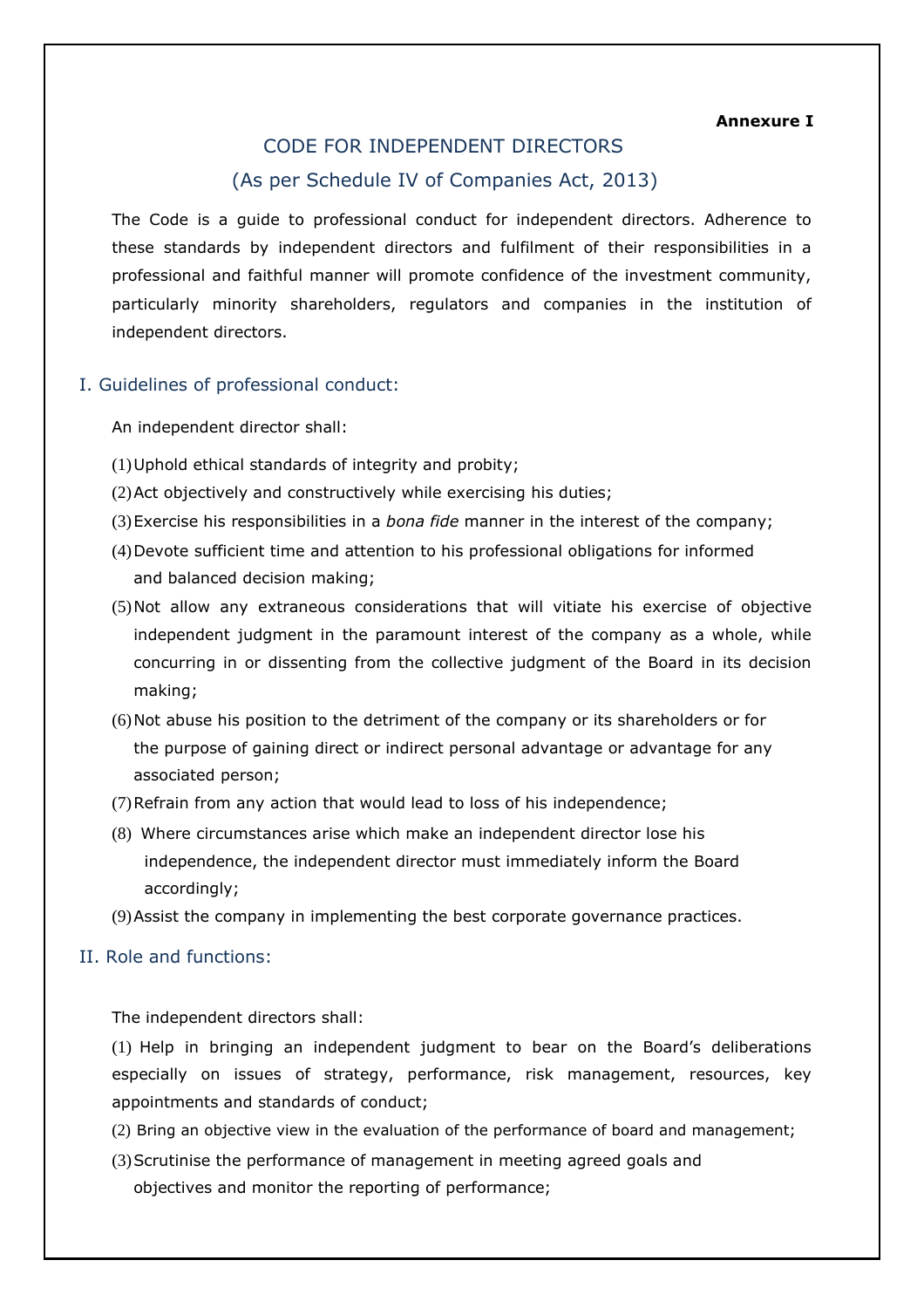- <span id="page-9-0"></span>(4)Satisfy themselves on the integrity of financial information and that financial controls and the systems of risk management are robust and defensible;
- (5) Safeguard the interests of all stakeholders, particularly the minority shareholders;
- (6) Balance the conflicting interest of the stakeholders;

(7) Determine appropriate levels of remuneration of executive directors, key managerial personnel and senior management and have a prime role in appointing and where necessary recommend removal of executive directors, key managerial personnel and senior management;

(8) Moderate and arbitrate in the interest of the company as a whole, in situations of conflict between management and shareholder's interest.

### III. Duties:

The independent directors shall—

(1) Undertake appropriate induction and regularly update and refresh their skills, knowledge and familiarity with the company;

(2) Seek appropriate clarification or amplification of information and, where necessary, take and follow appropriate professional advice and opinion of outside experts at the expense of the company;

(3) Strive to attend all meetings of the Board of Directors and of the Board committees of which he is a member;

(4) Participate constructively and actively in the committees of the Board in which they are chairpersons or members;

(5) Strive to attend the general meetings of the company;

(6) Where they have concerns about the running of the company or a proposed action, ensure that these are addressed by the Board and, to the extent that they are not resolved, insist that their concerns are recorded in the minutes of the Board meeting;

(7) Keep themselves well informed about the company and the external environment in which it operates;

(8) Not to unfairly obstruct the functioning of an otherwise proper Board or committee of the Board;

(9) Pay sufficient attention and ensure that adequate deliberations are held before approving related party transactions and assure themselves that the same are in the interest of the company;

(10) Ascertain and ensure that the company has an adequate and functional vigil mechanism and to ensure that the interests of a person who uses such mechanism are not prejudicially affected on account of such use;

(11) Report concerns about unethical behaviour, actual or suspected fraud or violation of the company's code of conduct or ethics policy;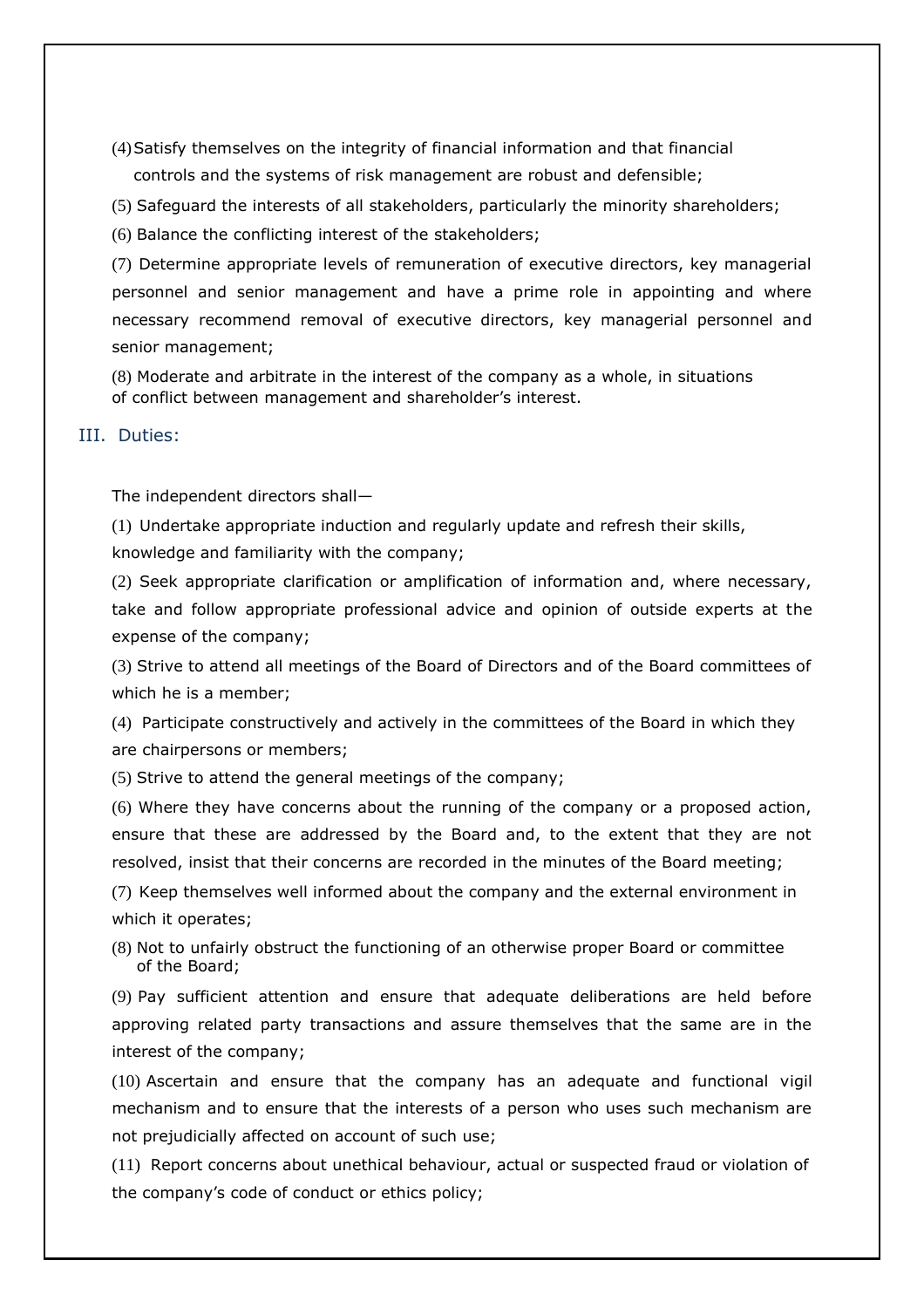<span id="page-10-0"></span>(12) Acting within his authority, assist in protecting the legitimate interests of the company, shareholders and its employees;

(13) Not disclose confidential information, including commercial secrets, technologies, advertising and sales promotion plans, unpublished price sensitive information, unless such disclosure is expressly approved by the Board or required by law.

#### IV. Manner of appointment:

(1) Appointment process of independent directors shall be independent of the company management; while selecting independent directors the Board shall ensure that there is appropriate balance of skills, experience and knowledge in the Board so as to enable the Board to discharge its functions and duties effectively.

(2) The appointment of independent director(s) of the company shall be approved at the meeting of the shareholders.

(3) The explanatory statement attached to the notice of the meeting for approving the appointment of independent director shall include a statement that in the opinion of the Board, the independent director proposed to be appointed fulfils the conditions specified in the Act and the rules made thereunder and that the proposed director is independent of the management.

(4) The appointment of independent directors shall be formalised through a letter of appointment, which shall set out :

(a) the term of appointment;

(b) the expectation of the Board from the appointed director; the Board-level

committee(s) in which the director is expected to serve and its tasks;

(c) the fiduciary duties that come with such an appointment along with accompanying liabilities;

(d) provision for Directors and Officers (D and O) insurance, if any;

(e) the Code of Business Ethics that the company expects its directors and employees to follow;

(f) the list of actions that a director should not do while functioning as such in the company; and

(g) the remuneration, mentioning periodic fees, reimbursement of expenses for participation in the Boards and other meetings and profit related commission, if any.

(5) The terms and conditions of appointment of independent directors shall be open for

inspection at the registered office of the company by any member during normal business hours.

(6) The terms and conditions of appointment of independent directors shall also be posted on the company's website.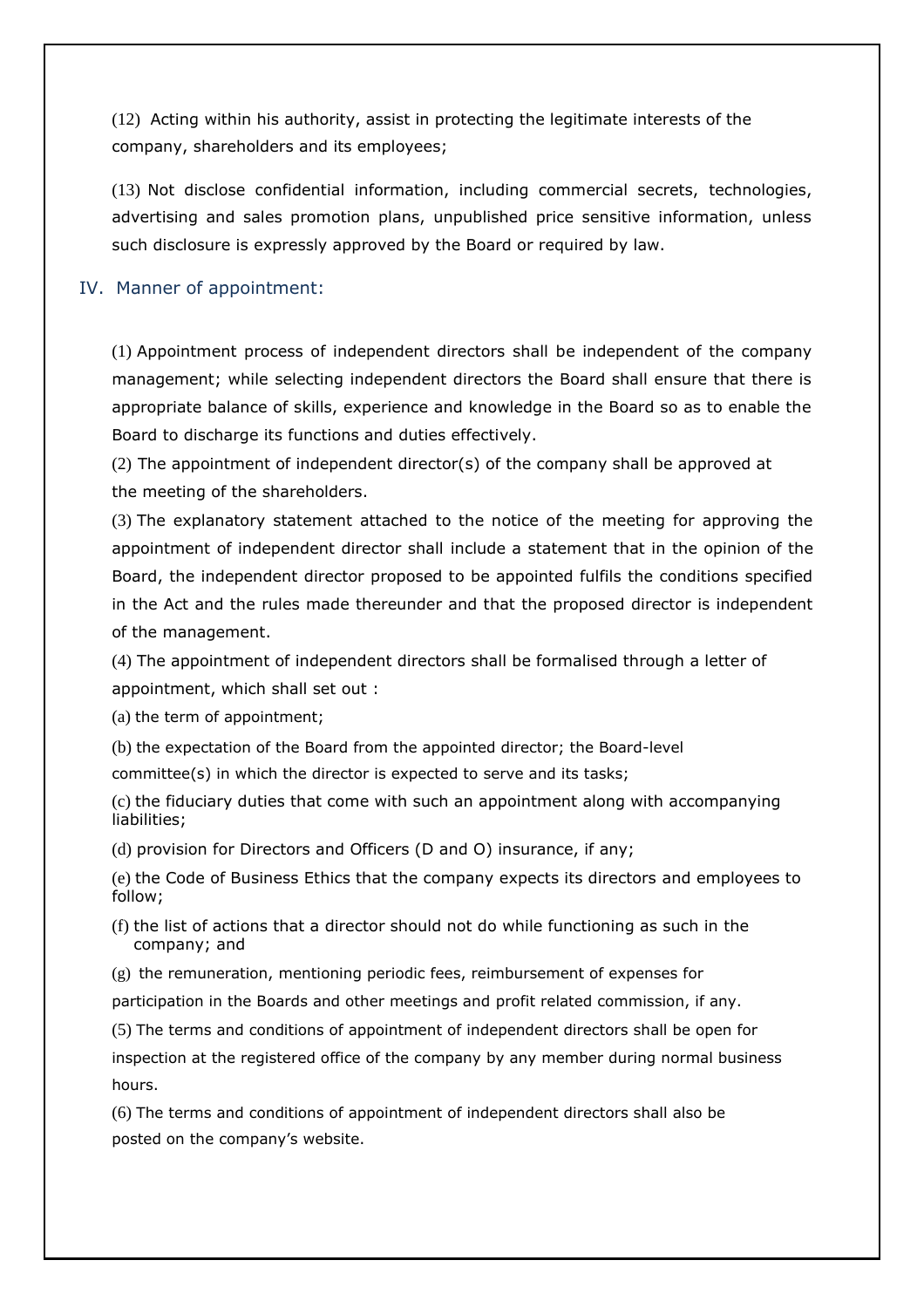#### <span id="page-11-0"></span>V. Re-appointment:

The re-appointment of independent director shall be on the basis of report of performance evaluation.

#### VI. Resignation or Removal:

(1) The resignation or removal of an independent director shall be in the same manner as is provided in sections 168 and 169 of the Act.

(2) An independent director who resigns or is removed from the Board of the company shall be replaced by a new independent director within three months from the date of such resignation or removal, as the case may be.

(3) Where the company fulfils the requirement of independent directors in its Board even without filling the vacancy created by such resignation or removal, as the case may be, the requirement of replacement by a new independent director shall not apply.

### VII. Separate Meetings:

(1) The independent directors of the company shall hold at least one meeting in a financial year, without the attendance of non-independent directors and members of management;

(2) All the independent directors of the company shall strive to be present at such meeting;

(3) The meeting shall:

(a) Review the performance of non-independent directors and the Board as a whole;

(b) Review the performance of the Chairperson of the company, taking into account the views of executive directors and non-executive directors;

(c) Assess the quality, quantity and timeliness of flow of information between the company management and the Board that is necessary for the Board to effectively and reasonably perform their duties.

#### VIII. Evaluation mechanism:

(1) The performance evaluation of independent directors shall be done by the entire Board of Directors, excluding the director being evaluated.

(2) On the basis of the report of performance evaluation, it shall be determined whether to extend or continue the term of appointment of the independent director.

#### \*\*\*\*\*\*\*\*\*\*\*\*\*